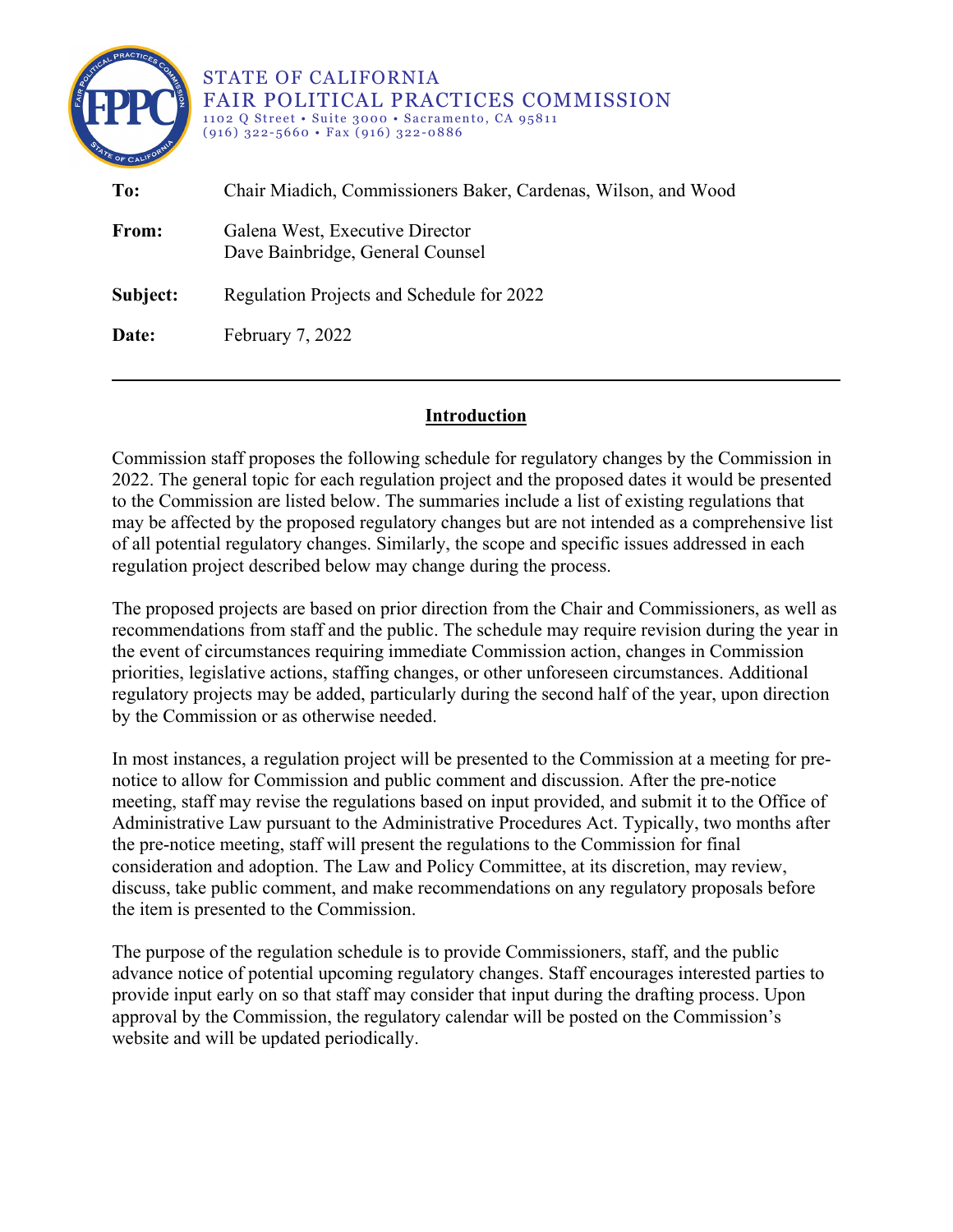| <b>Project Summary</b>                   |                                                                                                                                                                                                                |                                     |                                                           |                                  |  |
|------------------------------------------|----------------------------------------------------------------------------------------------------------------------------------------------------------------------------------------------------------------|-------------------------------------|-----------------------------------------------------------|----------------------------------|--|
| <b>Subject</b>                           | <b>Summary</b>                                                                                                                                                                                                 | <b>Reg</b><br>Sections <sup>1</sup> | <b>Relevant</b><br>Statutes <sup>2</sup>                  | <b>Source</b>                    |  |
| Filing Officer<br>Referrals              | Provide specific criteria and<br>requirements for filing officials<br>submitting referrals to the<br>Enforcement Division for campaign<br>finance, SEI, behested payment, and<br>lobbying reporting violations | <b>New</b>                          | 83116                                                     | Enforcement<br>Division<br>staff |  |
| Cryptocurrency                           | Consider revising prohibition on<br>making and receiving campaign<br>contributions via cryptocurrency                                                                                                          | 18215.4                             | 84300,<br>84301,<br>84304,<br>85320                       | Chair                            |  |
| Complaints<br>against<br>Commissioners   | Require referral of any complaint or<br>filing officer referral alleging a<br>Commissioner violated the Act to the<br>Office of the Attorney General                                                           | <b>New</b>                          | 91001                                                     | Chair                            |  |
| Direct personal<br>benefit<br>definition | Update the regulatory definition of<br>"direct personal benefit" to reflect<br>amendments made to Section 89521<br>by AB 1367                                                                                  | 18960                               | 89521                                                     | Legislative<br>Counsel           |  |
| Bank account<br>signor<br>disclosure     | Require disclosure of authorized<br>signors for campaign bank accounts<br>on a statement of organization (Form<br>410)                                                                                         | 18410                               | 84102                                                     | Audit<br>Division<br>staff       |  |
| Recall<br>elections                      | Various new regulations to address<br>ambiguities and gaps in the<br>application of the Act's disclosure<br>provisions in recall elections.                                                                    | <b>New</b>                          | 84200.5,<br>85315,<br>85400,<br>87201,<br>87500,<br>90001 | Legal<br>Division<br>staff       |  |
| Prohibited<br>Lobbyist<br>Activities     | New provisions to interpret and make<br>specific prohibitions on lobbyists and<br>lobbying firms contained in 86205                                                                                            | New                                 | 86205                                                     | Executive<br>Director            |  |

 $\overline{a}$ 

<span id="page-1-0"></span> $<sup>1</sup>$  All regulatory references are to the California Code of Regulations, title 2, division 6.</sup>

<span id="page-1-1"></span> $2$  All statutory references are to the California Government Code.